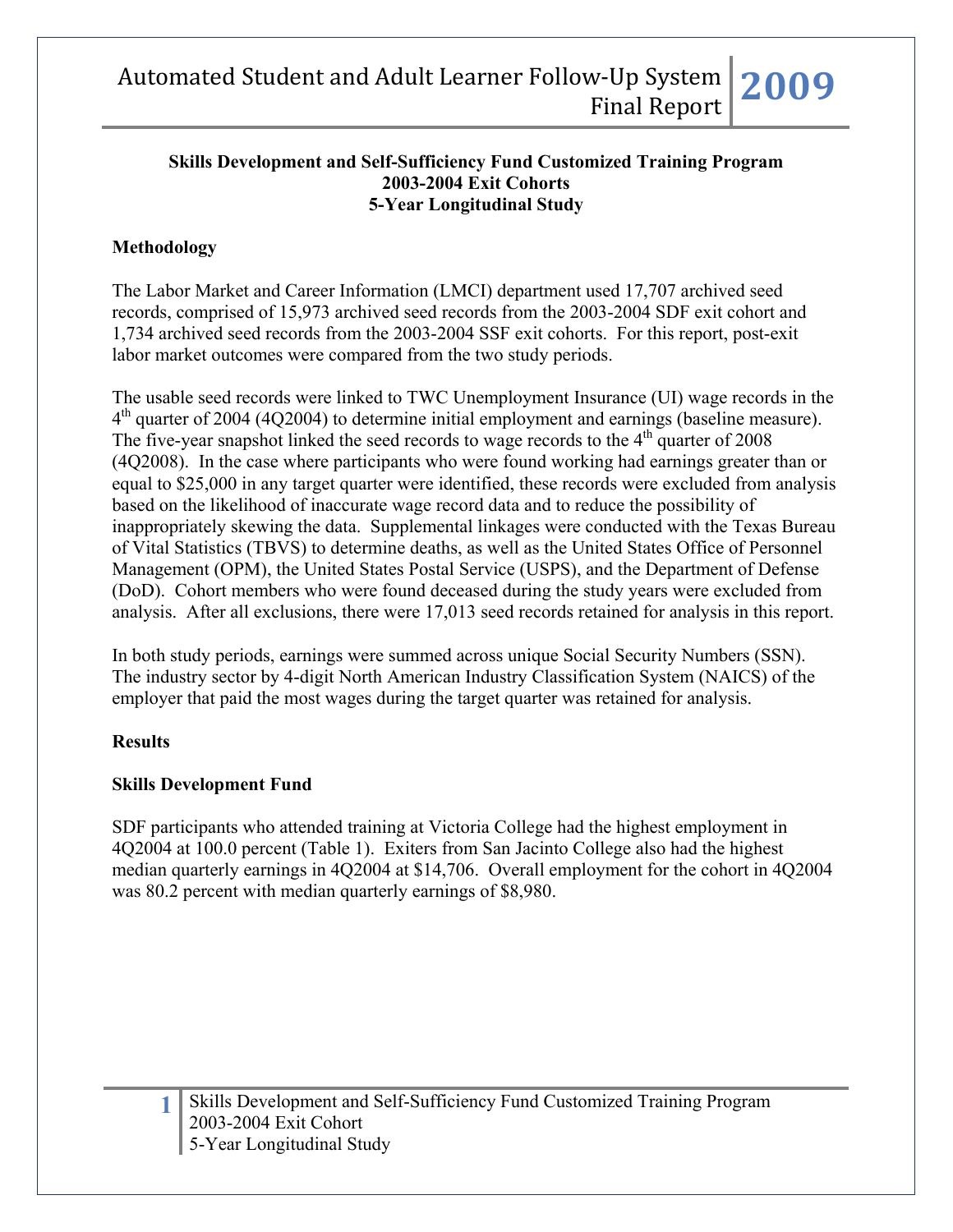|                                            |                  |                 | Working in 4Q2004 |                     |
|--------------------------------------------|------------------|-----------------|-------------------|---------------------|
|                                            |                  |                 |                   | <b>Median</b>       |
|                                            |                  |                 | $\frac{0}{0}$     | Qtr.                |
| <b>Training Provider</b>                   | N                | n               | Working           | <b>Earnings</b>     |
| <b>Galveston College</b>                   | 16               | 13              | 81.3              | \$13,997            |
| Kilgore College                            | 21               | 14              | 66.7              | \$6,125             |
| <b>College of the Mainland</b>             | $\overline{25}$  | $\overline{22}$ | 88.0              | \$9,588             |
| Victoria College                           | 32               | 32              | 100.0             | \$8,785             |
| St Phillip College (Alamo CCD)             | 50               | 40              | 80.0              | \$4,119             |
| <b>Blinn College</b>                       | 51               | 38              | 74.5              | \$13,928            |
| <b>Laredo Community College</b>            | 52               | 45              | 86.5              | \$5,097             |
| <b>Texas Engineering Extension Service</b> | 55               | 45              | 81.8              | \$9,396             |
| Lamar University (Orange Campus)           | 72               | 42              | 58.3              | \$4,524             |
| Capital Idea                               | 83               | 77              | 92.8              | \$7,933             |
| <b>Tyler Junior College</b>                | 83               | 72              | 86.8              | \$10,214            |
| <b>Austin Community College</b>            | 122              | 96              | 78.7              | \$9,401             |
| Texarkana College                          | 139              | 130             | 93.5              | \$9,402             |
| <b>Weatherford College</b>                 | 155              | 93              | 60.0              | \$5,408             |
| <b>Texas State Technical College</b>       | 184              | 163             | 88.6              | \$11,262            |
| Vernon College                             | 261              | 237             | 90.8              | \$10,773            |
| Texas State Technical College-Harlingen    | 340              | 257             | 75.6              | \$3,772             |
| North Lake College (<br>DCCCD)             | $\overline{343}$ | 300             | 87.5              | \$11,772            |
| <b>Temple College</b>                      | 499              | 370             | 74.2              | \$8,566             |
| Navarro College                            | 504              | 419             | 83.1              | \$7,962             |
| Amarillo College                           | 505              | 297             | 58.8              | \$11,130            |
| <b>Howard College</b>                      | 547              | 398             | 72.8              | \$4,136             |
| Del Mar College                            | 555              | 422             | 76.0              | \$7,954             |
| <b>Texas Engineering Extension Service</b> | 569              | 410             | 72.1              | \$8,067             |
| Brookhaven College (DCCCD)                 | 634              | 434             | 68.5              | \$8,551             |
| <b>Houston Community College System</b>    | 737              | 587             | 79.7              | \$12,922            |
| <b>Paris Community College</b>             | 888              | 755             | 85.0              | \$12,593            |
| San Jacinto College                        | 928              | 724             | 78.0              | \$14,706            |
| El Paso Community College                  | 1,020            | 835             | 81.9              | \$6,239             |
| <b>Tarrant County College</b>              | 1,038            | 852             | 82.1              | \$9,158             |
| St. Phillip's College (ACCD)               | 1,989            | 1,711           | 86.0              | \$9,217             |
| South Texas Community College              | 2,806            | 2,341           | 83.4              | $\overline{$7,124}$ |
| <b>Total</b>                               | 15,303           | 12,271          | 80.2              | \$8,980             |

## **Table 1. SDF Employment and Earnings in 4Q2004 by Training Provider**

2 Skills Development and Self-Sufficiency Fund Customized Training Program 2003-2004 Exit Cohort 5-Year Longitudinal Study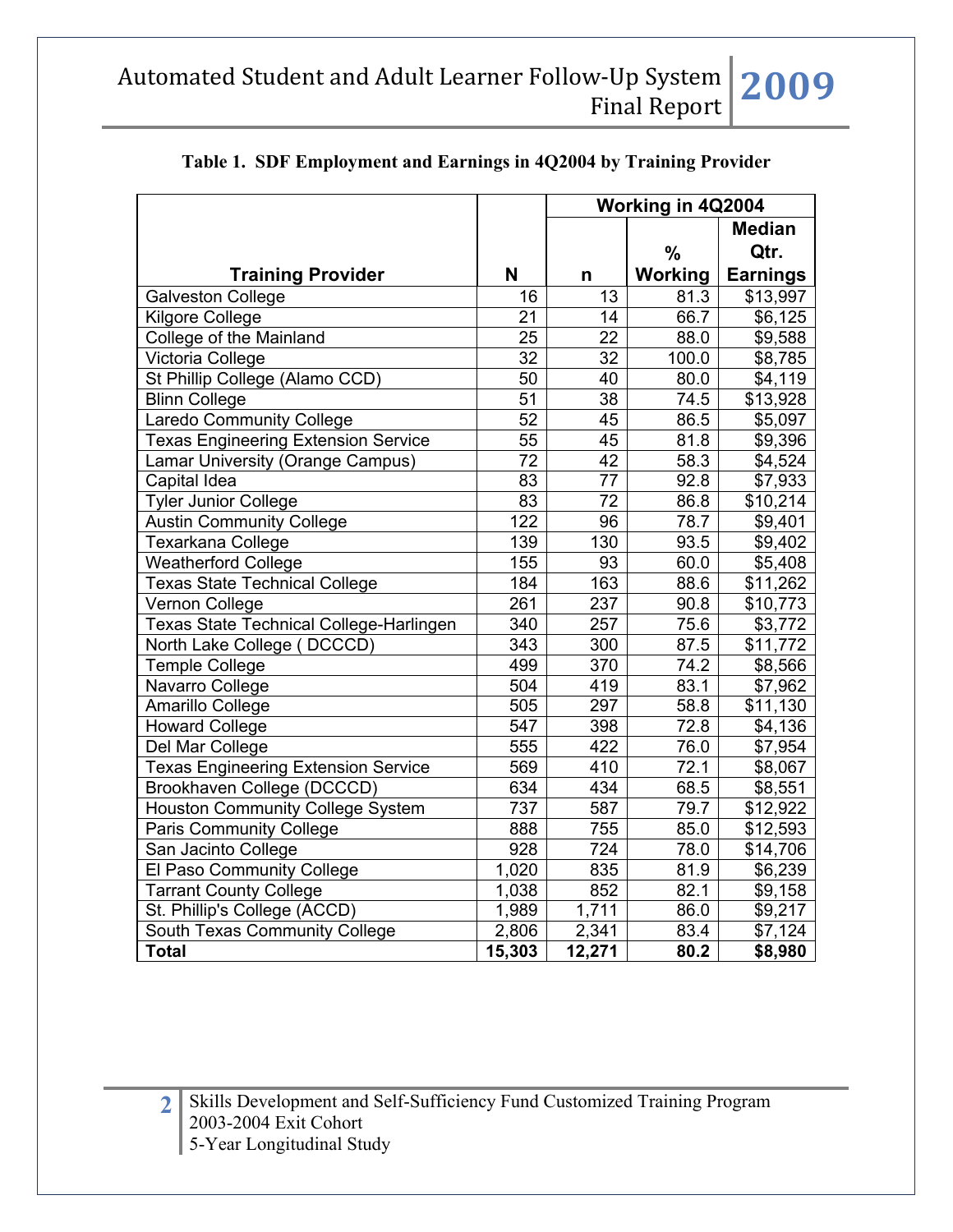Table 2 shows employment and earnings in the  $4<sup>th</sup>$  quarter of 2008 by training provider for the SDF cohort. Capital Idea topped the list with 90.4 percent employment. Victoria and Galveston Colleges showed employment of 81.3 percent. San Jacinto College exiters again had the highest median quarterly earnings at the five year snapshot, \$18,798. Overall employment for the SDF cohort five years after exit was 73.0 percent with median quarterly earnings of \$10,648.

|                                                |        |                  | Working in 4Q2008 |                      |
|------------------------------------------------|--------|------------------|-------------------|----------------------|
|                                                |        |                  | $\frac{0}{0}$     | <b>Median</b>        |
| <b>Training Provider</b>                       | N      | n                | Working           | <b>Earnings</b>      |
| <b>Galveston College</b>                       | 16     | 13               | 81.3              | \$12,844             |
| Kilgore College                                | 21     | 14               | 66.7              | \$7,268              |
| College of the Mainland                        | 25     | 18               | 72.0              | \$12,328             |
| Victoria College                               | 32     | 26               | 81.3              | \$8,594              |
| St Phillip College (Alamo CCD)                 | 50     | 39               | 78.0              | \$4,940              |
| <b>Blinn College</b>                           | 51     | 39               | 76.5              | \$17,567             |
| Laredo Community College                       | 52     | 42               | 80.8              | \$6,601              |
| <b>Texas Engineering Extension Service</b>     | 55     | 45               | 81.8              | \$11,733             |
| Lamar University (Orange Campus)               | 72     | 41               | 56.9              | \$8,789              |
| Capital Idea                                   | 83     | 75               | $\overline{90.4}$ | \$10,330             |
| <b>Tyler Junior College</b>                    | 83     | 67               | 80.7              | \$11,011             |
| <b>Austin Community College</b>                | 122    | 88               | 72.1              | $\overline{$13,171}$ |
| Texarkana College                              | 139    | 122              | 87.8              | \$10,426             |
| <b>Weatherford College</b>                     | 155    | 94               | 60.7              | \$7,531              |
| <b>Texas State Technical College</b>           | 184    | 134              | 72.8              | \$13,086             |
| Vernon College                                 | 261    | 210              | 80.5              | \$12,786             |
| <b>Texas State Technical College-Harlingen</b> | 340    | 253              | 74.4              | \$6,037              |
| North Lake College (DCCCD)                     | 343    | 269              | 78.4              | \$13,753             |
| Temple College                                 | 499    | 320              | 64.1              | \$9,228              |
| Navarro College                                | 504    | 368              | 73.0              | \$9,553              |
| Amarillo College                               | 505    | 262              | 51.9              | \$15,222             |
| <b>Howard College</b>                          | 547    | 386              | 70.6              | \$5,760              |
| Del Mar College                                | 555    | 412              | 74.2              | \$11,655             |
| <b>Texas Engineering Extension Service</b>     | 569    | $\overline{369}$ | 64.9              | $\overline{$}10,538$ |
| Brookhaven College (DCCCD)                     | 634    | 393              | 62.0              | \$9,587              |
| <b>Houston Community College System</b>        | 737    | 555              | 75.3              | \$15,964             |
| <b>Paris Community College</b>                 | 888    | 637              | 71.7              | \$15,159             |
| San Jacinto College                            | 928    | 692              | 74.6              | \$18,798             |
| El Paso Community College                      | 1,020  | 722              | 70.8              | \$6,547              |
| <b>Tarrant County College</b>                  | 1,038  | 751              | 72.4              | \$10,000             |
| St. Phillip's College (ACCD)                   | 1,989  | 1,519            | 76.4              | \$10,543             |
| South Texas Community College                  | 2,806  | 2,196            | 78.3              | \$8,958              |
| <b>Total</b>                                   | 15,303 | 11,171           | 73.0              | \$10,648             |

## **Table 2. SDF Employment and Earnings in 4Q2008 by Training Provider**

**3** Skills Development and Self-Sufficiency Fund Customized Training Program 2003-2004 Exit Cohort 5-Year Longitudinal Study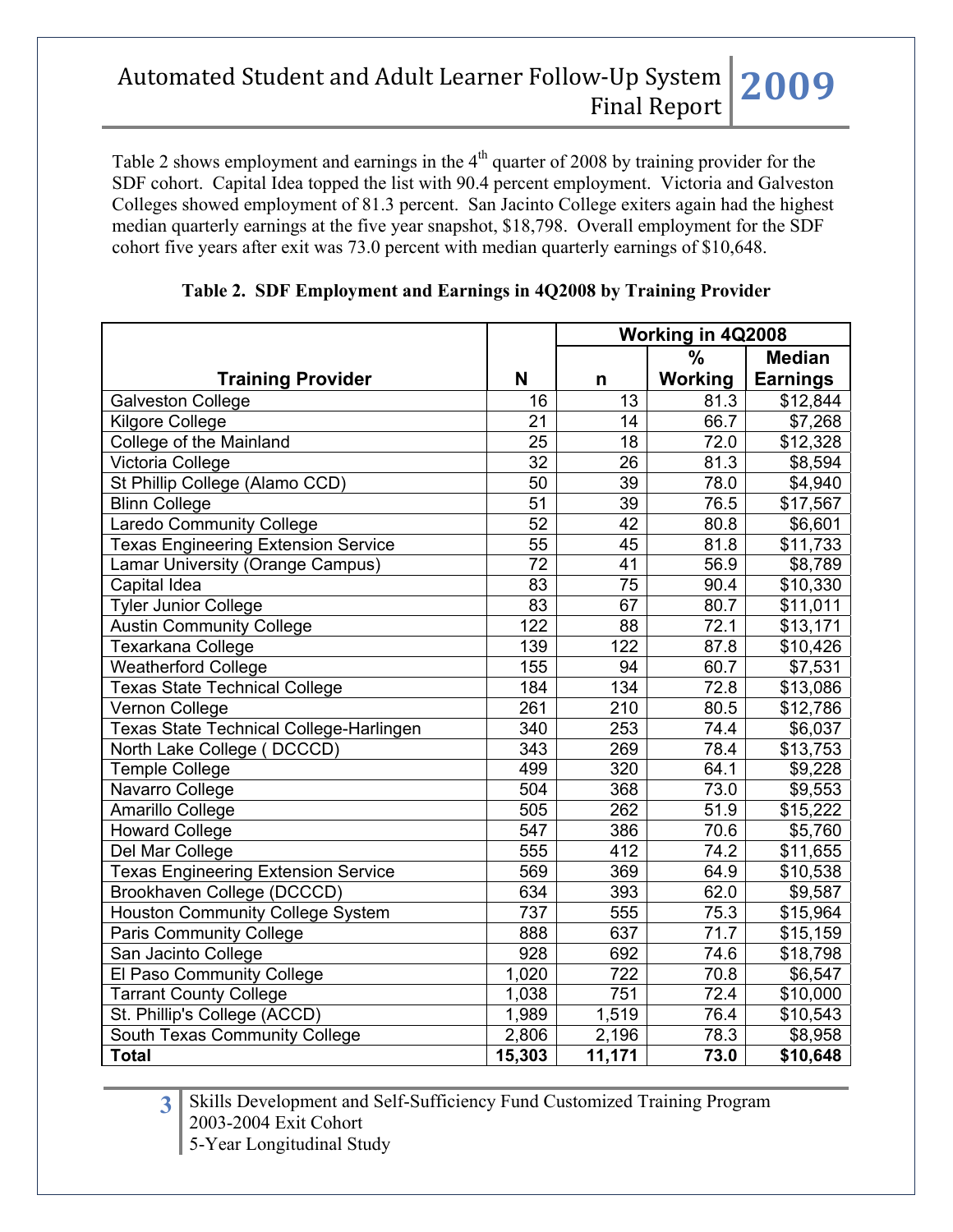Aerospace Product and Parts Manufacturing was the industry (by 4-digit NAICS code) employing the most SDF exit cohort members at 4Q2004, followed by General Medical and Surgical Hospitals (Table 3). Participants employed in Architectural, Engineering, and Related Services had the highest median quarterly earnings in 4Q2004 with \$14,213. Converted Paper Product Manufacturing employees were next with median quarterly earnings of \$13,115.

| <b>Industry</b>                                                    | n     | Median<br><b>Earnings</b> | <b>NAICS</b><br>Code |
|--------------------------------------------------------------------|-------|---------------------------|----------------------|
| Aerospace Product and Parts Manufacturing                          | 1,060 | \$11,159                  | 3364                 |
| <b>General Medical and Surgical Hospitals</b>                      | 915   | \$8,650                   | 6221                 |
| <b>Business Support Services</b>                                   | 807   | \$6,036                   | 5614                 |
| <b>Plastics Product Manufacturing</b>                              | 486   | \$8,709                   | 3261                 |
| <b>Employment Services</b>                                         | 443   | \$4,212                   | 5613                 |
| Fruit and Vegetable Preserving and Specialty Food<br>Manufacturing | 413   | \$11,023                  | 3114                 |
| <b>Converted Paper Product Manufacturing</b>                       | 399   | \$13,115                  | 3222                 |
| Support Activities for Air Transportation                          | 330   | \$11,119                  | 4881                 |
| Architectural, Engineering, and Related Services                   | 297   | \$14,213                  | 5413                 |
| <b>Health and Personal Care Stores</b>                             | 295   | \$8,356                   | 4461                 |

| Table 3. Top 10 Industries of Employment for SDF at 4Q2004 |  |  |  |  |
|------------------------------------------------------------|--|--|--|--|
|------------------------------------------------------------|--|--|--|--|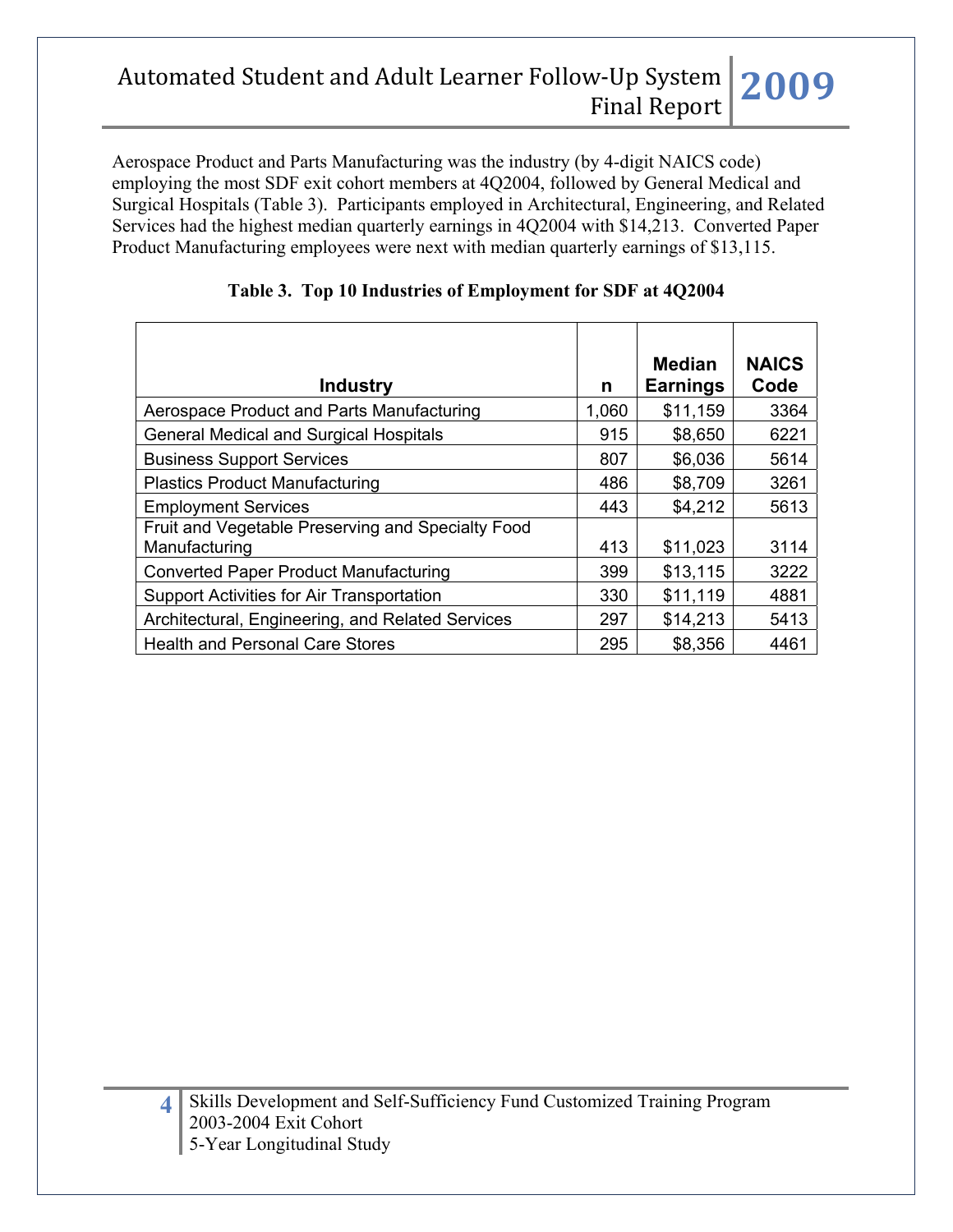In 4Q2008, Aerospace Product and Parts Manufacturing was first on the list of the top ten industries of employment (Table 4), with those employed in the Agriculture, Construction, and Mining Machinery Manufacturing industry having the highest median quarterly earnings (\$16,150). Converted Paper Product Manufacturing was second in rank with respect to median earnings at \$15,224.

| <b>Industry</b>                                                    | n   | Median<br><b>Earnings</b> | <b>NAICS</b><br>Code |
|--------------------------------------------------------------------|-----|---------------------------|----------------------|
| Aerospace Product and Parts Manufacturing                          | 800 | \$13,908                  | 3364                 |
| <b>General Medical and Surgical Hospitals</b>                      | 720 | \$10,475                  | 6221                 |
| <b>Business Support Services</b>                                   | 391 | \$6,506                   | 5614                 |
| <b>Employment Services</b>                                         | 383 | \$4,800                   | 5613                 |
| Fruit and Vegetable Preserving and Specialty Food<br>Manufacturing | 352 | \$14,560                  | 3114                 |
| <b>Elementary and Secondary Schools</b>                            | 336 | \$9,827                   | 6111                 |
| Support Activities for Air Transportation                          | 291 | \$13,038                  | 4881                 |
| Agriculture, Construction, and Mining Machinery<br>Manufacturing   | 276 | \$16,150                  | 3331                 |
| <b>Plastics Product Manufacturing</b>                              | 273 | \$9,866                   | 3261                 |
| <b>Converted Paper Product Manufacturing</b>                       | 253 | \$15,224                  | 3222                 |

|  |  | Table 4. Top 10 Industries of Employment for SDF at 4Q2008 |
|--|--|------------------------------------------------------------|
|  |  |                                                            |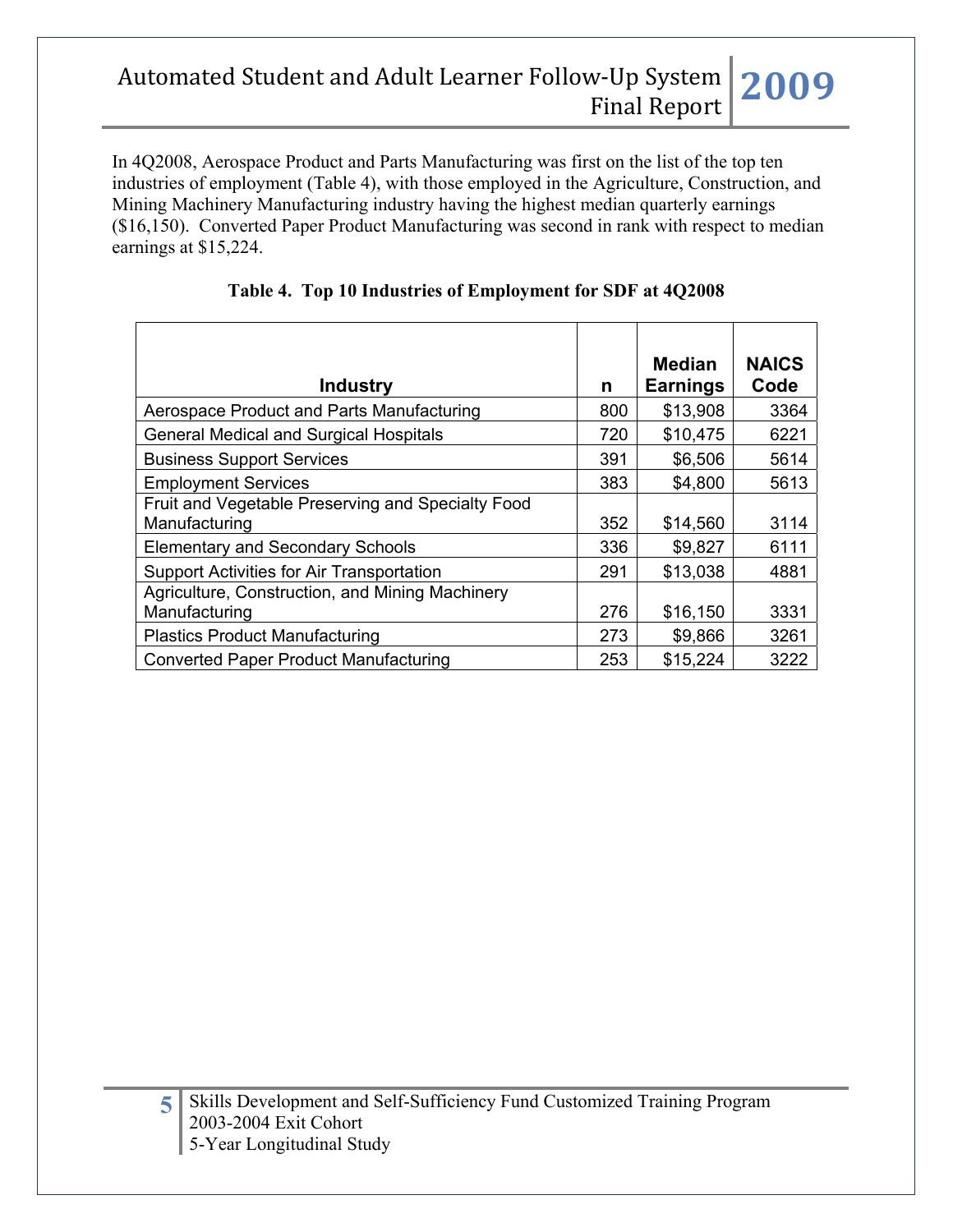### **Self-Sufficiency Fund**

SSF participants who attended training at Blinn College had the highest employment in 4Q2004 at 76.9 percent (Table 5). Houston Community College System had the largest number of participants and had employment of 58.9 percent in 4Q2004. Exiters from Capital Idea had the highest median quarterly earnings in 4Q2004 at \$6,819. Overall employment for the SSF cohort in 4Q2004 was 56.1 percent with median quarterly earnings of \$3,447.

|       | Working in 4Q2004 |                        |                                                                                                                            |
|-------|-------------------|------------------------|----------------------------------------------------------------------------------------------------------------------------|
| N     | n                 | $\%$<br><b>Working</b> | <b>Median</b><br><b>Earnings</b>                                                                                           |
| 24    | n/a               | 16.7                   | \$4,678                                                                                                                    |
| 37    | 14                | 37.8                   | \$4,005                                                                                                                    |
| 55    | 9                 | 16.4                   | \$6,819                                                                                                                    |
| 71    | 20                | 28.2                   | \$4,864                                                                                                                    |
| 91    | 53                | 58.2                   | \$3,840                                                                                                                    |
| 96    | 61                | 63.5                   | \$5,271                                                                                                                    |
| 103   | 53                | 51.5                   | \$2,870                                                                                                                    |
| 117   | 90                | 76.9                   | \$3,112                                                                                                                    |
| 117   | 69                | 59.0                   | \$2,898                                                                                                                    |
| 135   | 89                | 65.9                   | \$4,240                                                                                                                    |
| 164   | 82                | 50.0                   | \$2,656                                                                                                                    |
| 323   | 194               | 60.1                   | \$3,161                                                                                                                    |
| 377   | 222               | 58.9                   | \$3,259                                                                                                                    |
| 1,710 | 960               | 56.1                   | \$3,447                                                                                                                    |
|       |                   |                        | Mater. Online with confirmations there is no considered that $\theta$ to constant the contraction of a short consideration |

#### **Table 5. SSF Employment and Earnings in 4Q2004 by Training Provider**

**Note:** Cells with values less than 5 are marked "n/a" to protect the privacy of cohort members.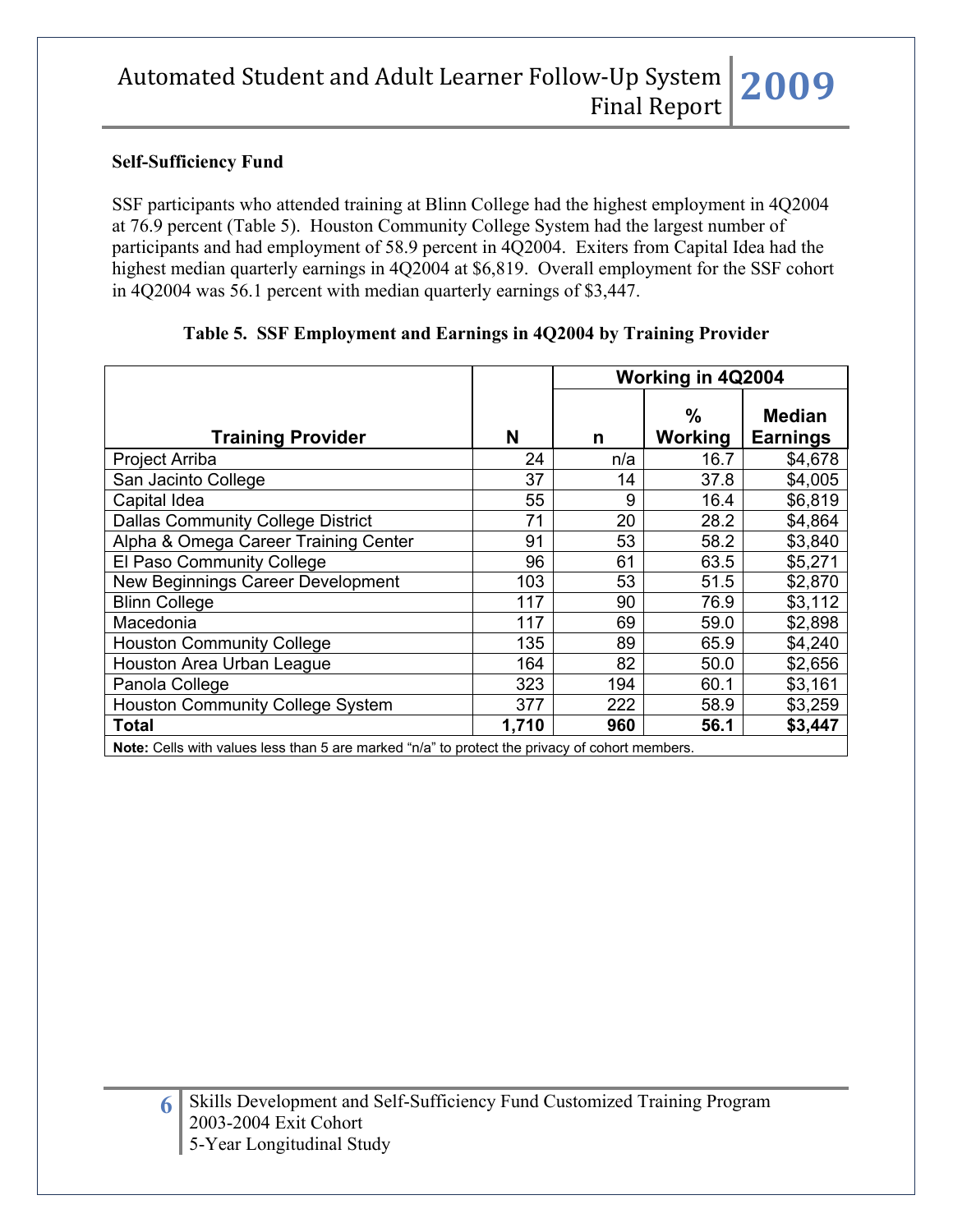Table 6 shows employment and earnings in 4Q2008 by training provider for the SSF cohort. Blinn College topped the list with 69.2 percent employment. Macedonia was second with employment of 65.0 percent. Houston Community College System had employment of 60.7 percent. Capital Idea exiters had the highest median quarterly earnings at the five year snapshot, \$10,068. Overall employment for the SSF cohort five years after exit was 54.7 percent with median quarterly earnings of \$4,691.

|                                                                                               |       |     | Working in 4Q2008      |                                  |
|-----------------------------------------------------------------------------------------------|-------|-----|------------------------|----------------------------------|
| <b>Training Provider</b>                                                                      | N     | n   | $\%$<br><b>Working</b> | <b>Median</b><br><b>Earnings</b> |
| Project Arriba                                                                                | 24    | 6   | 25.0                   | \$6,606                          |
| San Jacinto College                                                                           | 37    | 14  | 37.8                   | \$5,525                          |
| Capital Idea                                                                                  | 55    | 8   | 14.6                   | \$10,086                         |
| <b>Dallas Community College District</b>                                                      | 71    | 25  | 35.2                   | \$6,338                          |
| Alpha & Omega Career Training Center                                                          | 91    | 44  | 48.4                   | \$3,983                          |
| El Paso Community College                                                                     | 96    | 47  | 49.0                   | \$7,035                          |
| New Beginnings Career Development                                                             | 103   | 54  | 52.4                   | \$4,583                          |
| <b>Blinn College</b>                                                                          | 117   | 81  | 69.2                   | \$4,549                          |
| Macedonia                                                                                     | 117   | 76  | 65.0                   | \$4,918                          |
| <b>Houston Community College</b>                                                              | 135   | 80  | 59.3                   | \$6,138                          |
| Houston Area Urban League                                                                     | 164   | 81  | 49.4                   | \$3,247                          |
| Panola College                                                                                | 323   | 190 | 58.8                   | \$4,328                          |
| <b>Houston Community College System</b>                                                       | 377   | 229 | 60.7                   | \$4,362                          |
| <b>Total</b>                                                                                  | 1.710 | 935 | 54.7                   | \$4,691                          |
| Note: Cells with values less than 5 are marked "n/a" to protect the privacy of cohort members |       |     |                        |                                  |

#### **Table 6. SSF Employment and Earnings in 4Q2008 by Training Provider**

**Note:** Cells with values less than 5 are marked "n/a" to protect the privacy of cohort members.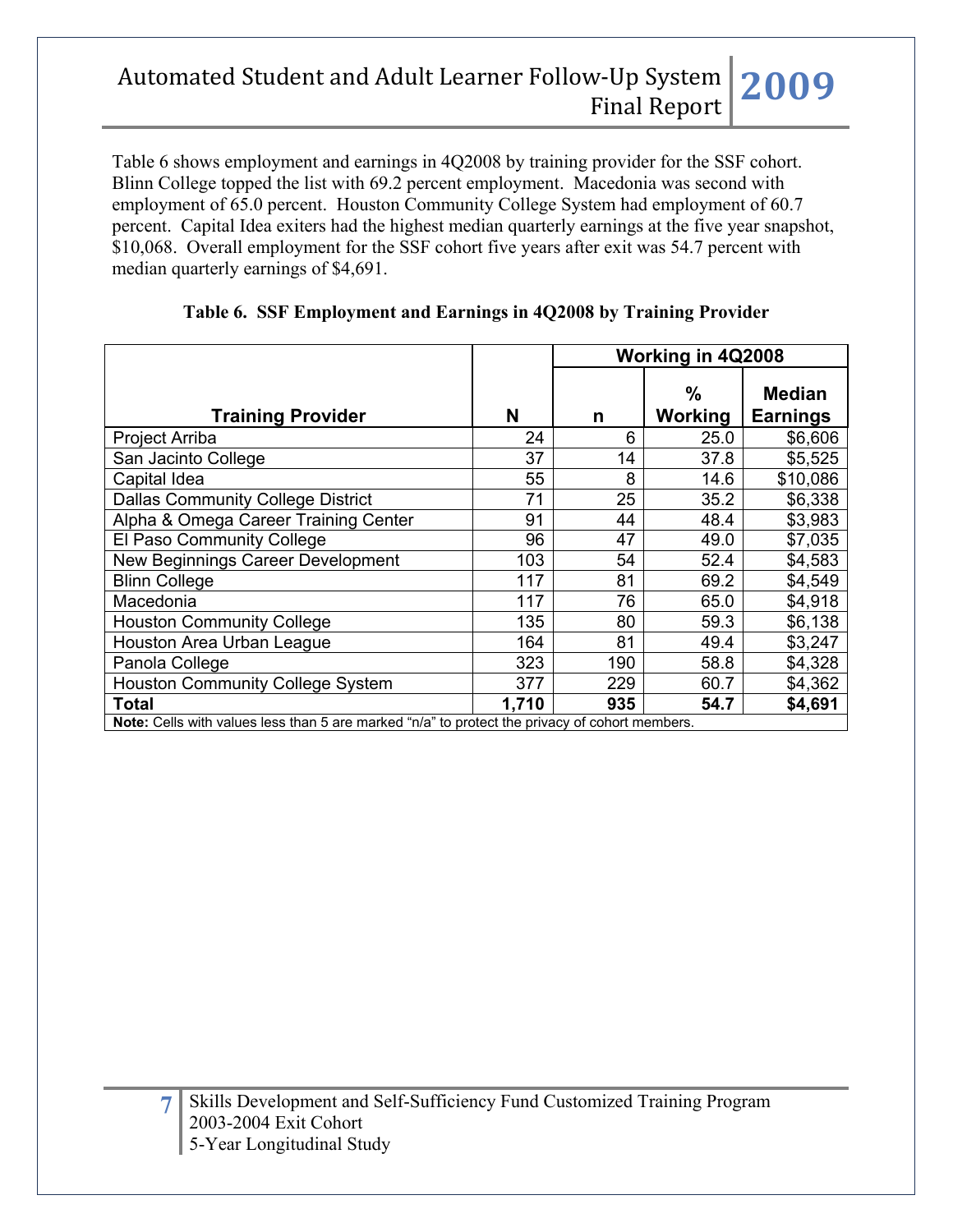Nursing Care Facilities was the industry (by 4-digit NAICS code) employing the most SSF exit cohort members at 4Q2004, followed by Employment Services (Table 7). Some of the other top ten industries of employment at 4Q2004 for SDF participants were Home Health Care Services, Business Support Services, and Grocery Stores. Participants employed in General Medical and Surgical Hospitals had the highest median quarterly earnings in 4Q2004 with \$5,756.

| <b>Industry</b>                               | n  | <b>Median</b><br><b>Earnings</b> | <b>NAICS</b><br>Code |
|-----------------------------------------------|----|----------------------------------|----------------------|
| <b>Nursing Care Facilities</b>                | 82 | \$3,069                          | 6231                 |
| <b>Employment Services</b>                    | 81 | \$2,739                          | 5613                 |
| <b>Elementary and Secondary Schools</b>       | 63 | \$3,593                          | 6111                 |
| <b>Home Health Care Services</b>              | 63 | \$1,695                          | 6216                 |
| <b>General Medical and Surgical Hospitals</b> | 43 | \$5,756                          | 6221                 |
| <b>Limited-Service Eating Places</b>          | 43 | \$1,721                          | 7222                 |
| <b>Business Support Services</b>              | 38 | \$2,552                          | 5614                 |
| <b>Other General Merchandise Stores</b>       | 36 | \$2,852                          | 4529                 |
| <b>Grocery Stores</b>                         | 22 | \$2,985                          | 4451                 |
| <b>Full-Service Restaurants</b>               | 20 | \$1,369                          | 7221                 |

|  |  | Table 7. Top 10 Industries of Employment for SSF at 4Q2004 |
|--|--|------------------------------------------------------------|
|  |  |                                                            |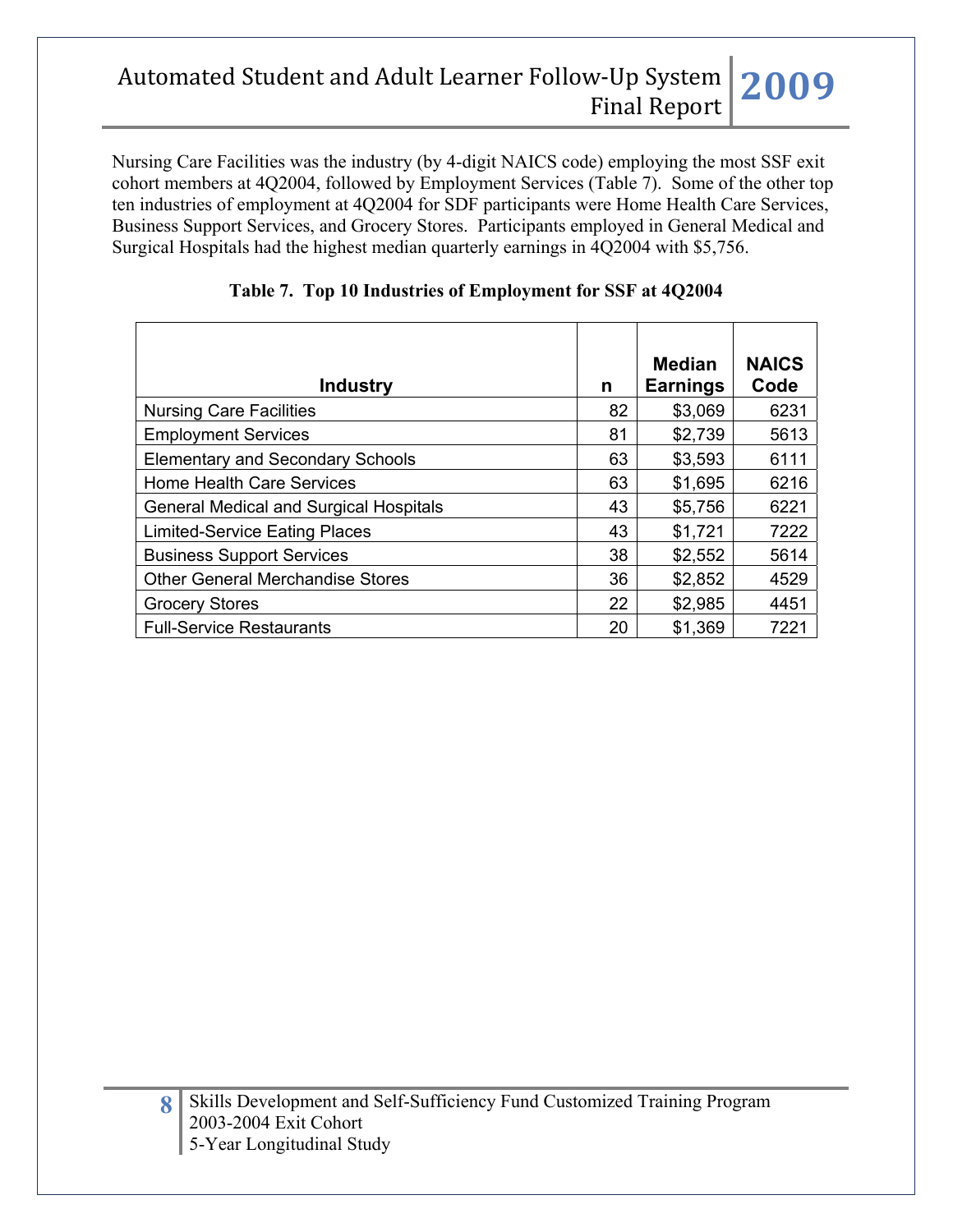In 4Q2008, Nursing Care Facilities was first on the list of the top ten industries of employment (Table 8), with those employed in the General Medical and Surgical Hospitals industry sector again having the highest median quarterly earnings with \$6,682.

|                                               |    | Median          | <b>NAICS</b> |
|-----------------------------------------------|----|-----------------|--------------|
| <b>Industry</b>                               | n  | <b>Earnings</b> | Code         |
| <b>Nursing Care Facilities</b>                | 81 | \$4,378         | 6231         |
| <b>Employment Services</b>                    | 74 | \$2,716         | 5613         |
| Home Health Care Services                     | 62 | \$1,743         | 6216         |
| <b>Elementary and Secondary Schools</b>       | 60 | \$4,973         | 6111         |
| <b>Limited-Service Eating Places</b>          | 46 | \$2,394         | 7222         |
| <b>General Medical and Surgical Hospitals</b> | 42 | \$6,682         | 6221         |
| <b>Investigation and Security Services</b>    | 29 | \$4,202         | 5616         |
| <b>Other General Merchandise Stores</b>       | 24 | \$3,313         | 4529         |
| <b>Business Support Services</b>              | 21 | \$3,383         | 5614         |
| Community Care Facilities for the Elderly     | 21 | \$4,178         | 6233         |

### **Table 8. Top 10 Industries of Employment for SSF at 4Q2008**